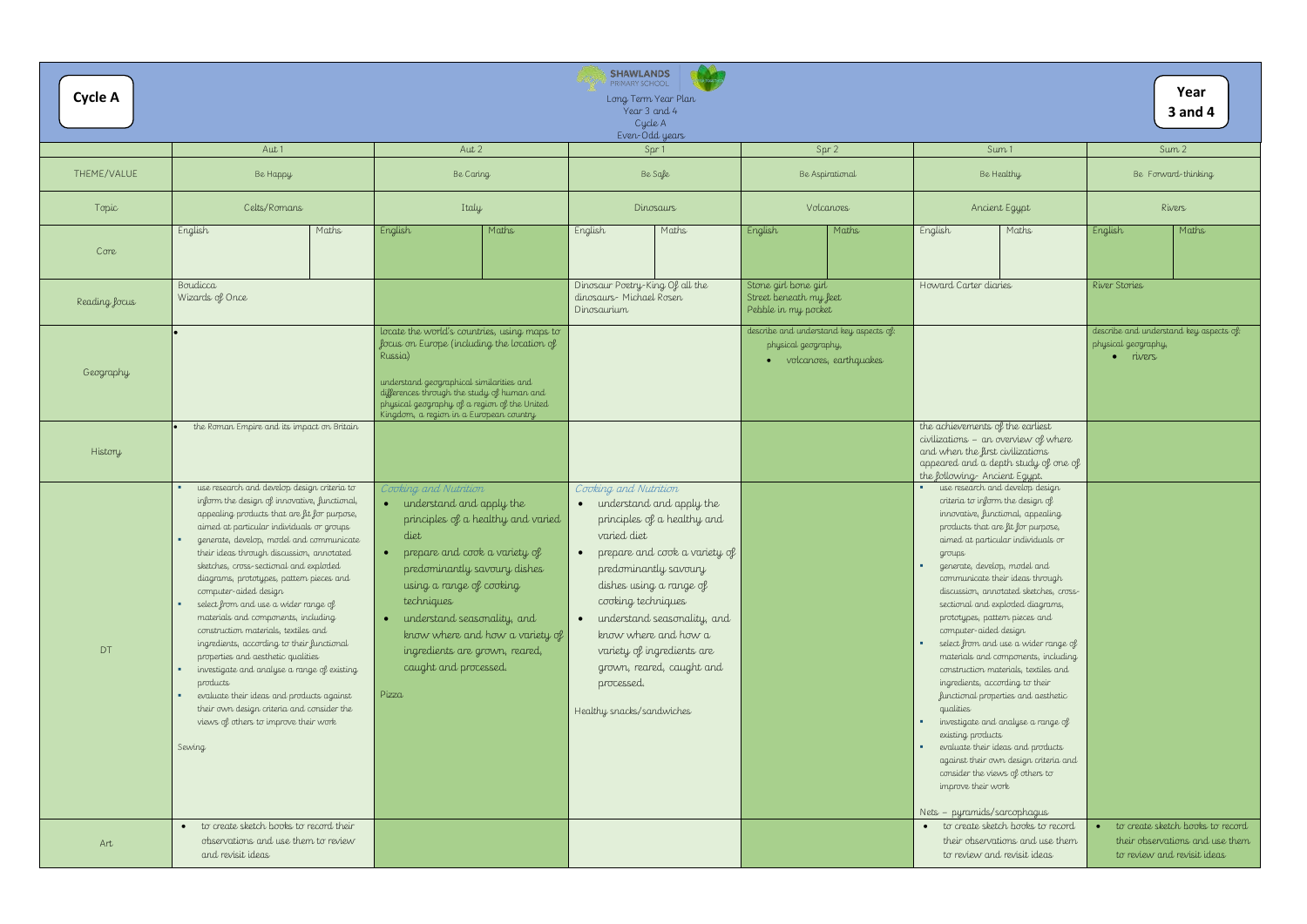| to improve their mastery of art<br>and design techniques,<br>including:                                                                                                                                                                                                                                                                                                                                                                                                      | to improve their mastery of art<br>and design techniques,<br>including:                                                                                                                                                                                                                                                              |
|------------------------------------------------------------------------------------------------------------------------------------------------------------------------------------------------------------------------------------------------------------------------------------------------------------------------------------------------------------------------------------------------------------------------------------------------------------------------------|--------------------------------------------------------------------------------------------------------------------------------------------------------------------------------------------------------------------------------------------------------------------------------------------------------------------------------------|
| drawing, painting, sculpture with a<br>range of materials [for example,<br>pencil, charcoal, paint, clay]                                                                                                                                                                                                                                                                                                                                                                    | drawing, painting, sculpture with a<br>range of materials [for example,<br>pencil, charcoal, paint, clay]                                                                                                                                                                                                                            |
| Scarab Beetles<br>portraits                                                                                                                                                                                                                                                                                                                                                                                                                                                  | Suret - Watercolours/pointilism                                                                                                                                                                                                                                                                                                      |
| Light<br>recognise that they need light in order<br>to see things and that dark is the<br>absence of light                                                                                                                                                                                                                                                                                                                                                                   | Plants<br>identify and describe the functions of<br>different parts of flowering plants:<br>roots, stem/trunk, leaves and flowers                                                                                                                                                                                                    |
| notice that light is reflected from<br>surfaces<br>recognise that light from the sun can<br>be dangerous and that there are ways<br>to protect their eyes                                                                                                                                                                                                                                                                                                                    | explore the requirements of plants for<br>life and growth (air, light, water,<br>nutrients from soil, and room to<br>grow) and how they vary from plant<br>to plant                                                                                                                                                                  |
| recognise that shadows are formed<br>when the light from a light source is<br>blocked by an opaque object<br>find patterns in the way that the size<br>of shadows change.                                                                                                                                                                                                                                                                                                    | investigate the way in which water is<br>transported within plants<br>explore the part that flowers play in<br>the life cycle of flowering plants,<br>including pollination, seed formation<br>and seed dispersal.                                                                                                                   |
| Size of shadows                                                                                                                                                                                                                                                                                                                                                                                                                                                              | Conditions for growth                                                                                                                                                                                                                                                                                                                |
|                                                                                                                                                                                                                                                                                                                                                                                                                                                                              |                                                                                                                                                                                                                                                                                                                                      |
| Further Coding with Scratch                                                                                                                                                                                                                                                                                                                                                                                                                                                  | Computational Thinking                                                                                                                                                                                                                                                                                                               |
| Design, write and debug<br>programs that accomplish<br>specific goals, including<br>controlling or simulating<br>physical systems; solve<br>problems by decomposing<br>them into smaller parts<br>of software (including internet<br>services) on a range of digital<br>devices to design and create a<br>range of programs, systems<br>and content that accomplish<br>given goals, including<br>collecting, analysing,<br>evaluating and presenting<br>data and information | Use logical reasoning to explain<br>how some simple algorithms work<br>and to detect and correct errors in<br>algorithms and programs<br>Design, write and debug programs<br>that accomplish specific goals,<br>including controlling or simulating<br>physical systems; solve problems<br>by decomposing them into smaller<br>parts |
| Select, use and combine a variety<br>To find out who Sikhs are and what they believe.                                                                                                                                                                                                                                                                                                                                                                                        | Sikh Rites of Passage                                                                                                                                                                                                                                                                                                                |
| To find out about the naming ceremonies of Sikh children.<br>To find out about the Sikh baptismal ceremony of Amrit.<br>To find out about Sikh marriage ceremonies.                                                                                                                                                                                                                                                                                                          |                                                                                                                                                                                                                                                                                                                                      |

|                       | to improve their mastery of art and<br>design techniques, including:<br>drawing, painting, sculpture with a range of<br>materials [for example, pencil, charcoal,<br>paint, clay<br>Mosaic<br>Pottery                                                                                                                                                                                                                                                                                                                                     |                                                                                                                                                                                                                 |                                                                                                                                                                                                                                                                                                                                   |                                                                                                                                                                                                                                                                                                                                                              | $\bullet$ to improve their mastery of art<br>and design techniques,<br>including:<br>drawing, painting, sculpture with a<br>range of materials [for example,<br>pencil, charcoal, paint, clay]<br>Scarab Beetles<br>portraits                                                                                                                                                                                                                                                                                                                    | to improve their<br>and design tech<br>including:<br>drawing, painting, sc<br>range of materia<br>pencil, charcoal,<br>Suret - Watercolours,                                                                                                                                                                                                                         |
|-----------------------|-------------------------------------------------------------------------------------------------------------------------------------------------------------------------------------------------------------------------------------------------------------------------------------------------------------------------------------------------------------------------------------------------------------------------------------------------------------------------------------------------------------------------------------------|-----------------------------------------------------------------------------------------------------------------------------------------------------------------------------------------------------------------|-----------------------------------------------------------------------------------------------------------------------------------------------------------------------------------------------------------------------------------------------------------------------------------------------------------------------------------|--------------------------------------------------------------------------------------------------------------------------------------------------------------------------------------------------------------------------------------------------------------------------------------------------------------------------------------------------------------|--------------------------------------------------------------------------------------------------------------------------------------------------------------------------------------------------------------------------------------------------------------------------------------------------------------------------------------------------------------------------------------------------------------------------------------------------------------------------------------------------------------------------------------------------|----------------------------------------------------------------------------------------------------------------------------------------------------------------------------------------------------------------------------------------------------------------------------------------------------------------------------------------------------------------------|
| Science               | Magnets<br>notice that some forces need contact between<br>two objects, but magnetic forces can act at a<br>distance<br>observe how magnets attract or repel each other<br>and attract some materials and not others<br>compare and group together a variety of everyday<br>materials on the basis of whether they are<br>attracted to a magnet, and identify some magnetic<br>materials<br>describe magnets as having two poles<br>predict whether two magnets will attract or repel<br>each other, depending on which poles are facing. | Forces<br>compare how things move on different<br>surfaces                                                                                                                                                      | Skeleton/Muscles<br>identify that animals, including<br>humans, need the right types and<br>amount of nutrition, and that they<br>cannot make their own food; they get<br>nutrition from what they eat<br>identify that humans and some<br>other animals have skeletons and<br>muscles for support, protection and<br>movement.   | Rocks/Fossils<br>Pupils should be taught to:<br>compare and group together<br>different kinds of rocks on the basis of<br>their appearance and simple physical<br>properties<br>describe in simple terms how fossils<br>are formed when things that have<br>lived are trapped within rock<br>recognise that soils are made from<br>rocks and organic matter. | Light<br>recognise that they need light in order<br>to see things and that dark is the<br>absence of light<br>notice that light is reflected from<br>surfaces<br>recognise that light from the sun can<br>be dangerous and that there are ways<br>to protect their eyes<br>recognise that shadows are formed<br>when the light from a light source is<br>blocked by an opaque object<br>find patterns in the way that the size<br>of shadows change.                                                                                             | Plants<br>identify and describe<br>different parts of flow<br>roots, stem/trunk, lea<br>explore the requireme<br>life and growth (air, l<br>nutrients from soil, ar<br>grow) and how they<br>to plant<br>investigate the way i<br>transported within plo<br>explore the part that $\int$<br>the life cycle of flowe<br>including pollination,<br>and seed dispersal. |
| Science Investigation | Strength of Magnets                                                                                                                                                                                                                                                                                                                                                                                                                                                                                                                       | Friction-different surfaces                                                                                                                                                                                     | Does person with longest legs jump<br>the furthest                                                                                                                                                                                                                                                                                | Testing Rocks                                                                                                                                                                                                                                                                                                                                                | Size of shadows                                                                                                                                                                                                                                                                                                                                                                                                                                                                                                                                  | Conditions for growth                                                                                                                                                                                                                                                                                                                                                |
| Computing             | Emailing<br>Select, use and combine a variety of<br>software (including internet services)<br>on a range of digital devices to<br>design and create a range of<br>programs, systems and content that<br>accomplish given goals, including<br>collecting, analysing, evaluating<br>and presenting data and<br>information<br>Use technology safely, respectfully and<br>responsibly; recognise<br>acceptable/unacceptable behaviour;<br>identify a range of ways to report<br>concerns about content and contact                           | Programming Scratch<br>Design, write and debug programs<br>that accomplish specific goals,<br>including controlling or simulating<br>physical systems; solve problems by<br>decomposing them into smaller parts | Video Trailers<br>Select, use and combine a variety<br>of software (including internet<br>services) on a range of digital<br>devices to design and create a<br>range of programs, systems<br>and content that accomplish<br>given goals, including<br>collecting, analysing,<br>evaluating and presenting<br>data and information | Website Design<br>Use technology safely, respectfully<br>and responsibly; recognise<br>acceptable/unacceptable<br>behaviour; identify a range of<br>ways to report concerns<br>about content and contact                                                                                                                                                     | Further Coding with Scratch<br>Design, write and debug<br>programs that accomplish<br>specific goals, including<br>controlling or simulating<br>physical systems; solve<br>problems by decomposing<br>them into smaller parts<br>Select, use and combine a variety<br>of software (including internet<br>services) on a range of digital<br>devices to design and create a<br>range of programs, systems<br>and content that accomplish<br>given goals, including<br>collecting, analysing,<br>evaluating and presenting<br>data and information | Computational Thir<br>Use logical reasonir<br>how some simple a<br>and to detect and c<br>algorithms and pro<br>Design, write and o<br>that accomplish spa<br>including controllin<br>physical systems; s<br>by decomposing the<br>parts                                                                                                                             |
|                       | Jewish Celebrations<br>To recap facts about Judaism and Jewish beliefs.                                                                                                                                                                                                                                                                                                                                                                                                                                                                   |                                                                                                                                                                                                                 | To identify and describe ways in which the Bible is important for                                                                                                                                                                                                                                                                 | What is the Bible?                                                                                                                                                                                                                                                                                                                                           | To find out who Sikhs are and what they believe.                                                                                                                                                                                                                                                                                                                                                                                                                                                                                                 | Sikh Rites of Passage                                                                                                                                                                                                                                                                                                                                                |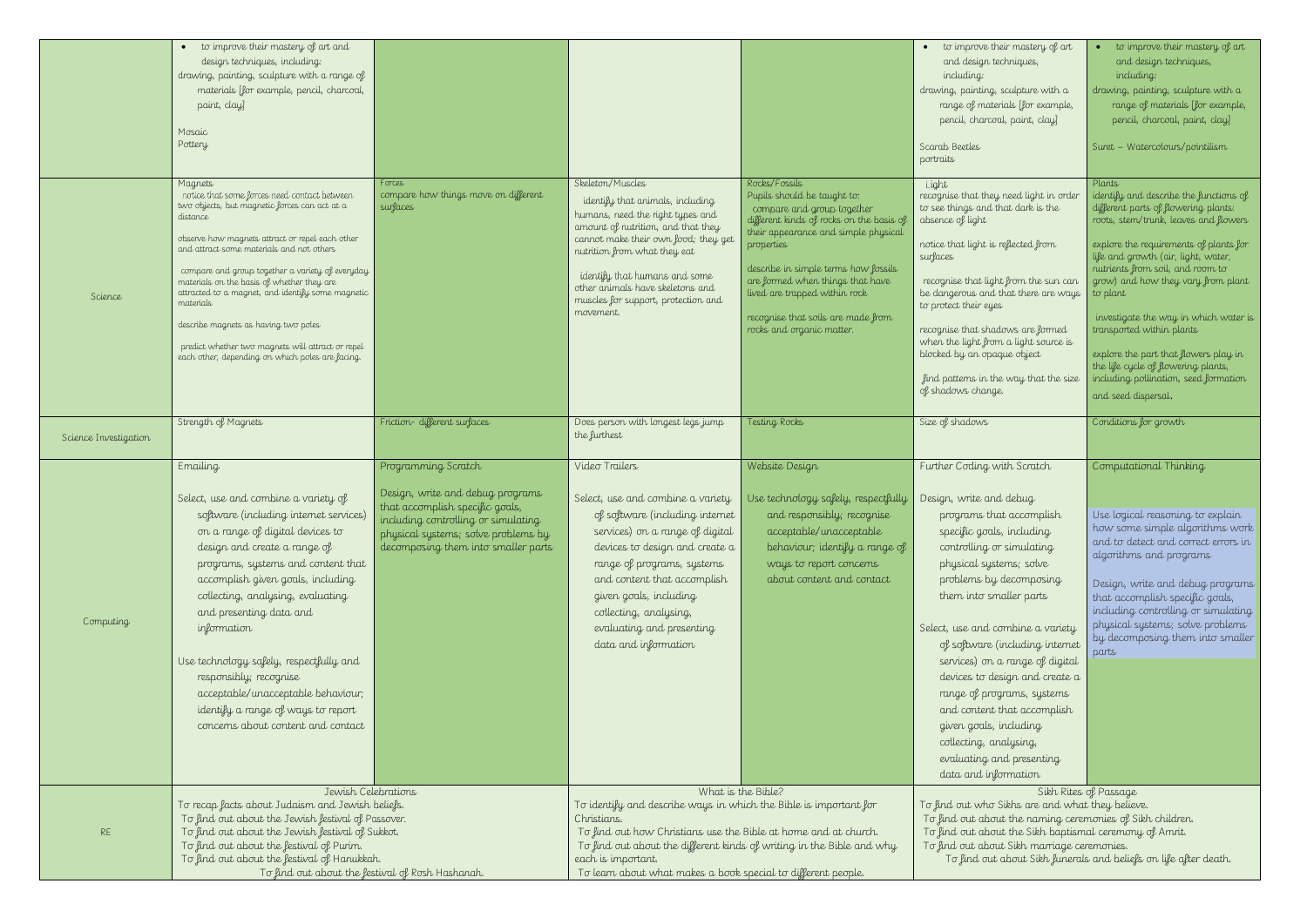|                     |                                                                                                                                                                                                                                                                                                                                                                                                                                                                                                                                                                                                                                                   |                                                                                                                                                                                                                                                                                                              |                                                                                                                                                                                                                                                                                                                                                                                                                                                                                                                                   | To find out how different genres of writing in the Bible show different                                                                                                                                                                                                                                           |                                                                                                                                                                                                                                                                             |                                                                                                                                                                                                                                                                          |  |  |  |  |
|---------------------|---------------------------------------------------------------------------------------------------------------------------------------------------------------------------------------------------------------------------------------------------------------------------------------------------------------------------------------------------------------------------------------------------------------------------------------------------------------------------------------------------------------------------------------------------------------------------------------------------------------------------------------------------|--------------------------------------------------------------------------------------------------------------------------------------------------------------------------------------------------------------------------------------------------------------------------------------------------------------|-----------------------------------------------------------------------------------------------------------------------------------------------------------------------------------------------------------------------------------------------------------------------------------------------------------------------------------------------------------------------------------------------------------------------------------------------------------------------------------------------------------------------------------|-------------------------------------------------------------------------------------------------------------------------------------------------------------------------------------------------------------------------------------------------------------------------------------------------------------------|-----------------------------------------------------------------------------------------------------------------------------------------------------------------------------------------------------------------------------------------------------------------------------|--------------------------------------------------------------------------------------------------------------------------------------------------------------------------------------------------------------------------------------------------------------------------|--|--|--|--|
|                     |                                                                                                                                                                                                                                                                                                                                                                                                                                                                                                                                                                                                                                                   |                                                                                                                                                                                                                                                                                                              | aspects of God.                                                                                                                                                                                                                                                                                                                                                                                                                                                                                                                   | To investigate the Old and New Testaments of the Bible                                                                                                                                                                                                                                                            |                                                                                                                                                                                                                                                                             |                                                                                                                                                                                                                                                                          |  |  |  |  |
| Music (Charanga)    | Let your Spirit Fly                                                                                                                                                                                                                                                                                                                                                                                                                                                                                                                                                                                                                               | Glockenspiel Stage 1                                                                                                                                                                                                                                                                                         | Three Little Birds                                                                                                                                                                                                                                                                                                                                                                                                                                                                                                                | The Dragon Song                                                                                                                                                                                                                                                                                                   | Bringing Us Together                                                                                                                                                                                                                                                        | Reflect, Rewind and<br>Replay                                                                                                                                                                                                                                            |  |  |  |  |
|                     | Play and perform in solo and ensemble contexts, using their voices and playing musical instruments with increasing accuracy, fluency, control and expression<br>Improvise and compose music for a range of purposes using the inter-related dimensions of music<br>Listen with attention to detail and recall sounds with increasing aural memory<br>Use and understand staff and other musical notations<br>$\bullet$<br>Appreciate and understand a wide range of high-quality live and recorded music drawn from different traditions and from great composers and musicians<br>$\bullet$<br>Develop an understanding of the history of music. |                                                                                                                                                                                                                                                                                                              |                                                                                                                                                                                                                                                                                                                                                                                                                                                                                                                                   |                                                                                                                                                                                                                                                                                                                   |                                                                                                                                                                                                                                                                             |                                                                                                                                                                                                                                                                          |  |  |  |  |
| French              | Phonics lesson 1 and 2<br>(Core vocab)<br>develop accurate pronunciation and intonation so<br>that others understand when they are reading<br>aloud or using familiar words and phrases<br>I'm learning French<br>(Early Language Unit)<br>listen attentively to spoken language and show<br>understanding by joining in and responding<br>explore the patterns and sounds of language<br>through songs and rhymes and link the spelling,<br>sound and meaning of                                                                                                                                                                                 | Animals<br>(Early Language Unit)<br>listen attentively to spoken language and show<br>understanding by joining in and responding<br>speak in sentences, using familiar vocabulary,<br>phrases and basic language structures<br>read carefully and show understanding of<br>words, phrases and simple writing | (Early Language Unit)<br>listen attentively to spoken language and<br>show understanding by joining in and<br>responding<br>speak in sentences, using familiar<br>vocabulary, phrases and basic language<br>structures<br>read carefully and show understanding of<br>words, phrases and simple writing                                                                                                                                                                                                                           | Fruits<br>(Early Language Unit)<br>listen attentively to spoken language and<br>show understanding by joining in and<br>responding<br>speak in sentences, using familiar<br>vocabulary, phrases and basic language<br>structures<br>read carefully and show understanding of<br>words, phrases and simple writing | Presenting Myself<br>(Intermediate language unit)<br>engage in conversations; ask and answer<br>questions; express opinions and respond to<br>those of others; seek clarification and help<br>read carefully and show understanding of<br>words, phrases and simple writing | Family<br>(Intermediate language unit)<br>engage in conversations; ask and answer<br>questions; express opinions and respond to<br>those of others, seek clarification and help<br>read carefully and show understanding of<br>words, phrases and simple writing         |  |  |  |  |
| PSHE                | Keeping / Staying Safe -<br>Staying Safe (Leaning out of Windows) <sup>7</sup><br>Keeping / Staying Healthy - Medicine 7                                                                                                                                                                                                                                                                                                                                                                                                                                                                                                                          | Growing and Changing -<br>Touch (discrete for Y3 only)<br>Growing and Changing -<br>Appropriate touch (discrete for Y4 only)<br>Being responsible -<br>Stealing                                                                                                                                              | Feelings and Emotions -<br>Grief                                                                                                                                                                                                                                                                                                                                                                                                                                                                                                  | Computer safety -<br>Making friends online                                                                                                                                                                                                                                                                        | Our world -<br>Looking after our world                                                                                                                                                                                                                                      | First Aid <sup>7</sup> -<br>Asthma and Anaphylactic shock (Y4<br>discrete)<br>A World without Judgement-<br>Introduction to Breaking Down<br>Barriers (Y3)<br>Breaking Down Barriers (Y4)                                                                                |  |  |  |  |
| PE                  | Bat & ball and Net, Wall, Striking &<br>Fielding<br>Start playing competitive bat & ball and<br>net, wall & striking/interactive games.<br>Team work/individual<br>Roles<br>Basic rules<br>Tennis, Cricket, Rounders, Table Tennis,<br>Volley Ball                                                                                                                                                                                                                                                                                                                                                                                                | <u> Games-Invasion</u><br>Invasion games applying attacking<br>and defending principles.<br>Team work/individual<br>Roles<br><b>Basic Rules</b><br>Football, Rugby, Netball, Basketball,<br>Hockey,                                                                                                          | Gymnastics & Health, Exercise &<br><mark>Fitness</mark><br>Mastering movement patterns,<br>jumping, rolls, balances, flexibility<br>and strength.<br>Agility, co-ordination and balance<br>Repeat short sequences.<br>Dance<br>perform dances using a range<br>of movement patterns<br>To perform dances using<br>movement patterns.<br>Fluently perform a routine with<br>sequences and controlled<br>techniques<br>Compare performances (strengths<br>& weaknesses-How to improve)<br>Essentially Dance - Ballroom and<br>Latin | Strike and Field<br>Cricket<br><u> Bat &amp; ball and Net, Wall, Striking</u><br>& Fielding<br>Start playing competitive bat &<br>ball and net, wall &<br>striking/interactive games.<br>Team work/individual<br>Roles<br>Basic rules<br>Tennis, Cricket, Rounders, Table<br>Tennis, Volley Ball                  | Athletics and O&A<br>Demonstrate, run, jump &<br>throwing in simple challenges.<br>Difference from<br>sprinting/endurance runs. How<br>performance could be improved<br>Outdoor challenges individual and<br>as a team. Working on co-<br>ordination and self-discovery.    | Athletics and O&A<br>Demonstrate, run, jump &<br>throwing in simple challenges.<br>Difference from<br>sprinting/endurance runs. How<br>performance could be improved<br>Outdoor challenges individual and<br>as a team. Working on co-<br>ordination and self-discovery. |  |  |  |  |
| Visit/Living museum |                                                                                                                                                                                                                                                                                                                                                                                                                                                                                                                                                                                                                                                   |                                                                                                                                                                                                                                                                                                              |                                                                                                                                                                                                                                                                                                                                                                                                                                                                                                                                   |                                                                                                                                                                                                                                                                                                                   |                                                                                                                                                                                                                                                                             |                                                                                                                                                                                                                                                                          |  |  |  |  |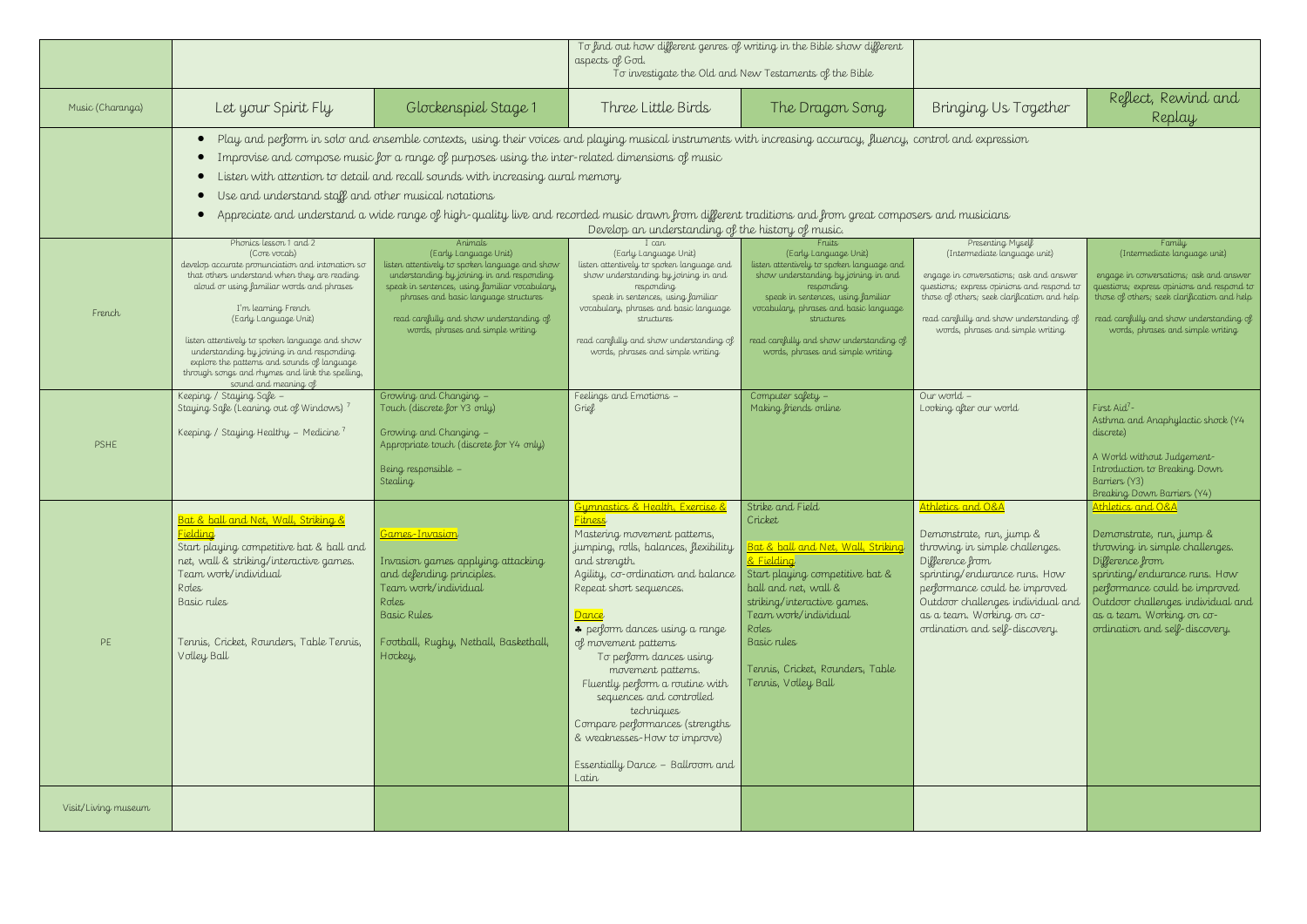| <b>Cycle B</b> |                                                                                                                            |                                                            |                                   |       | <b>SHAWLANDS</b><br>PRIMARY SCHOOL                                                                                                                              | Long Term Year Plan<br>Year 3 and 4<br>Cycle B<br>Odd-Even years                                                                                                                           |                                                                     |                      |                                                                                                                     |                                                                                                                                                                                                                                                                                                                                                                                                                                                                                                                                                                                                          |         | Year<br><b>3 and 4</b> |
|----------------|----------------------------------------------------------------------------------------------------------------------------|------------------------------------------------------------|-----------------------------------|-------|-----------------------------------------------------------------------------------------------------------------------------------------------------------------|--------------------------------------------------------------------------------------------------------------------------------------------------------------------------------------------|---------------------------------------------------------------------|----------------------|---------------------------------------------------------------------------------------------------------------------|----------------------------------------------------------------------------------------------------------------------------------------------------------------------------------------------------------------------------------------------------------------------------------------------------------------------------------------------------------------------------------------------------------------------------------------------------------------------------------------------------------------------------------------------------------------------------------------------------------|---------|------------------------|
|                | Aut 1                                                                                                                      |                                                            | Aut 2                             |       |                                                                                                                                                                 | Spr 1                                                                                                                                                                                      |                                                                     | Spr 2                |                                                                                                                     | Sum <sub>1</sub>                                                                                                                                                                                                                                                                                                                                                                                                                                                                                                                                                                                         |         | Sum 2                  |
| THEME/VALUE    | Be Happy                                                                                                                   |                                                            | Be Caring                         |       |                                                                                                                                                                 | Be Safe                                                                                                                                                                                    |                                                                     | Be Aspirational      |                                                                                                                     | Be Healthy                                                                                                                                                                                                                                                                                                                                                                                                                                                                                                                                                                                               |         | Be Forward-thinking    |
| Topic          | Stone Age-Iron Age                                                                                                         |                                                            | Chocolate                         |       |                                                                                                                                                                 | <b>Blue Planet</b>                                                                                                                                                                         |                                                                     | The Greatest Showman |                                                                                                                     | Yorkshire (Geography)                                                                                                                                                                                                                                                                                                                                                                                                                                                                                                                                                                                    |         | Lights Camera Action!  |
| Core           | English<br>Maths<br>Instructions $x$ 2<br>Recount x2 Stone<br>Age Boy Diary<br>Poetry<br>Explanation -<br>digestive system | English<br>Narrative $-x3$<br>x <sub>2</sub><br>Assessment | Persuasive Poster                 | Maths | English<br>Non-chron report<br>- Layers of<br>Ocean x3<br>Persuasive Letter<br>$x^2$<br>Explanation -<br>Water Cycle x2                                         | Maths                                                                                                                                                                                      | English<br>Narrative-<br>Setting<br>Recount-<br>Newspaper<br>Report | Maths                | English                                                                                                             | Maths                                                                                                                                                                                                                                                                                                                                                                                                                                                                                                                                                                                                    | English | Maths                  |
| Reading focus  | How to wash a woolly mammoth<br>Stone Boy<br>Step into the Stone Age                                                       |                                                            | Charlie and the Chocolate Factory |       | What a Waste<br>Plastic Sucks<br>Be the change-poems                                                                                                            |                                                                                                                                                                                            |                                                                     |                      |                                                                                                                     |                                                                                                                                                                                                                                                                                                                                                                                                                                                                                                                                                                                                          |         |                        |
| Geography      |                                                                                                                            |                                                            |                                   |       | identify the position and significance of<br>Arctic and Antarctic Circle, the<br>describe and understand key aspects<br>of: physical geography<br>· water cycle | latitude, longitude, Equator, Northern<br>Hemisphere, Southern Hemisphere,<br>the Tropics of Cancer and Capricorn,<br>Prime/Greenwich Meridian and time<br>zones (including day and night) |                                                                     |                      | and present the human and physical<br>methods, including sketch maps, plans<br>and graphs, and digital technologies | use fieldwork to observe, measure, record<br>features in the local area using a range of                                                                                                                                                                                                                                                                                                                                                                                                                                                                                                                 |         |                        |
| History        | Changes in Britain from the<br>Stone Age to the Iron Age.                                                                  |                                                            |                                   |       |                                                                                                                                                                 |                                                                                                                                                                                            |                                                                     |                      | a local history study<br>and land-use patterns; and<br>use maps, atlases, globes and<br>studied                     | name and locate counties and cities of the<br>United Kingdom, geographical<br>regions and their identifying human<br>and physical characteristics, key<br>topographical features (including<br>hills, mountains, coasts and rivers),<br>understand how some of these<br>aspects have changed over time<br>digital/computer mapping to locate<br>countries and describe features<br>use the eight points of a compass, four<br>and six-figure grid references,<br>symbols and key (including the use<br>of Ordnance Survey maps) to build<br>their knowledge of the United<br>Kingdom and the wider world |         |                        |

|                |                                                                                                                                                                                                                                                                                                                                                                                                                                                                                                                                                                                                                                                                                                             | Year<br><b>3 and 4</b> |
|----------------|-------------------------------------------------------------------------------------------------------------------------------------------------------------------------------------------------------------------------------------------------------------------------------------------------------------------------------------------------------------------------------------------------------------------------------------------------------------------------------------------------------------------------------------------------------------------------------------------------------------------------------------------------------------------------------------------------------------|------------------------|
| $\overline{2}$ | Sum 1                                                                                                                                                                                                                                                                                                                                                                                                                                                                                                                                                                                                                                                                                                       | Sum 2                  |
| itional        | Be Healthy                                                                                                                                                                                                                                                                                                                                                                                                                                                                                                                                                                                                                                                                                                  | Be Forward-thinking    |
| Showman        | Yorkshire (Geography)                                                                                                                                                                                                                                                                                                                                                                                                                                                                                                                                                                                                                                                                                       | Lights Camera Action!  |
| Maths          | English<br>Maths                                                                                                                                                                                                                                                                                                                                                                                                                                                                                                                                                                                                                                                                                            | English<br>Maths       |
|                | use fieldwork to observe, measure, record<br>and present the human and physical<br>features in the local area using a range of<br>methods, including sketch maps, plans<br>and graphs, and digital technologies                                                                                                                                                                                                                                                                                                                                                                                                                                                                                             |                        |
|                | a local history study<br>name and locate counties and cities of the<br>United Kingdom, geographical<br>regions and their identifying human<br>and physical characteristics, key<br>topographical features (including<br>hills, mountains, coasts and rivers),<br>and land-use patterns; and<br>understand how some of these<br>aspects have changed over time<br>use maps, atlases, globes and<br>digital/computer mapping to locate<br>countries and describe features<br>studied<br>use the eight points of a compass, four<br>and six-figure grid references,<br>symbols and key (including the use<br>of Ordnance Survey maps) to build<br>their knowledge of the United<br>Kingdom and the wider world |                        |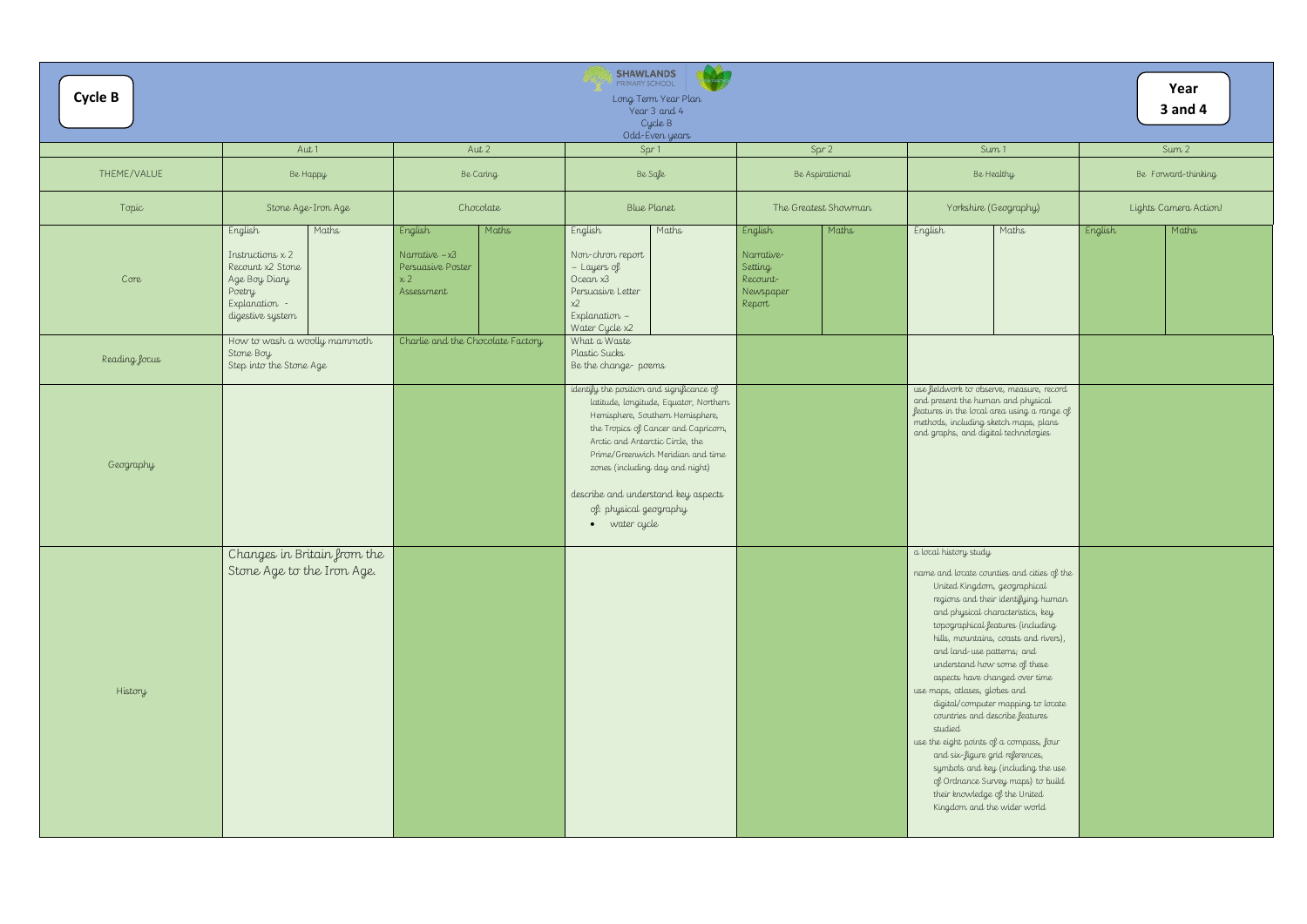| DT      | to create sketch books to<br>$\bullet$                                                                                                                                                                                                                                                                                                                                                   | use research and develop design<br>criteria to inform the design of<br>innovative, functional, appealing<br>products that are fit for purpose,<br>aimed at particular individuals or<br>groups<br>generate, develop, model and<br>communicate their ideas through<br>discussion, annotated sketches,<br>cross-sectional and exploded<br>diagrams, prototypes, pattern pieces<br>and computer-aided design<br>select from and use a wider range of<br>materials and components, including<br>construction materials, textiles and<br>ingredients, according to their<br>functional properties and aesthetic<br>qualities<br>investigate and analyse a range of<br>existing products<br>evaluate their ideas and products<br>against their own design criteria and<br>consider the views of others to<br>improve their work<br>Packaging<br>Sewing xmas<br>decorations | to create sketch books to<br>$\bullet$                                                                                                                                                                                                                                                                                | use research and develop design<br>criteria to inform the design of<br>innovative, functional, appealing<br>products that are fit for purpose,<br>aimed at particular individuals or<br>groups<br>generate, develop, model and<br>communicate their ideas through<br>discussion, annotated sketches,<br>cross-sectional and exploded<br>diagrams, prototypes, pattern pieces<br>and computer-aided design<br>select from and use a wider range of<br>materials and components, including<br>construction materials, textiles and<br>ingredients, according to their<br>functional properties and aesthetic<br>qualities<br>investigate and analyse a range of<br>existing products<br>evaluate their ideas and products<br>against their own design criteria and<br>consider the views of others to<br>improve their work<br>Percussion Instruments | to create sketch books to<br>$\bullet$                                                                                                                                                                                                                                                                                                                                      |
|---------|------------------------------------------------------------------------------------------------------------------------------------------------------------------------------------------------------------------------------------------------------------------------------------------------------------------------------------------------------------------------------------------|----------------------------------------------------------------------------------------------------------------------------------------------------------------------------------------------------------------------------------------------------------------------------------------------------------------------------------------------------------------------------------------------------------------------------------------------------------------------------------------------------------------------------------------------------------------------------------------------------------------------------------------------------------------------------------------------------------------------------------------------------------------------------------------------------------------------------------------------------------------------|-----------------------------------------------------------------------------------------------------------------------------------------------------------------------------------------------------------------------------------------------------------------------------------------------------------------------|-----------------------------------------------------------------------------------------------------------------------------------------------------------------------------------------------------------------------------------------------------------------------------------------------------------------------------------------------------------------------------------------------------------------------------------------------------------------------------------------------------------------------------------------------------------------------------------------------------------------------------------------------------------------------------------------------------------------------------------------------------------------------------------------------------------------------------------------------------|-----------------------------------------------------------------------------------------------------------------------------------------------------------------------------------------------------------------------------------------------------------------------------------------------------------------------------------------------------------------------------|
| Art     | record their observations<br>and use them to review<br>and revisit ideas<br>to improve their mastery<br>of art and design<br>techniques, including:<br>drawing, painting, sculpture<br>with a range of materials<br>[for example, pencil,<br>charcoal, paint, clay]<br>Clay jewellery<br>Stone Age silhouette - Water<br>Colour background<br>Stone Age Art - cave drawings<br>in pastel |                                                                                                                                                                                                                                                                                                                                                                                                                                                                                                                                                                                                                                                                                                                                                                                                                                                                      | record their observations<br>and use them to review<br>and revisit ideas<br>to improve their mastery<br>$\bullet$<br>of art and design<br>techniques, including:<br>drawing, painting, sculpture<br>with a range of materials<br>[for example, pencil,<br>charcoal, paint, clay]<br>Collage<br>Watercolour painting - |                                                                                                                                                                                                                                                                                                                                                                                                                                                                                                                                                                                                                                                                                                                                                                                                                                                     | record their observations<br>and use them to review<br>and revisit ideas<br>to improve their mastery<br>$\bullet$<br>of art and design<br>techniques, including:<br>drawing, painting, sculpture<br>with a range of material<br>[for example, pencil,<br>charcoal, paint, clay]<br>Barbara Hepworth -<br>Sculpture<br>Ashley Jackson -<br>Watercolour landscape<br>Charcoal |
| Science | describe the simple functions of the<br>basic parts of the digestive system in<br>humans<br>identify the different types of teeth in<br>humans and their simple functions<br>Construct and interpret a variety of<br>food chains, identifying producers,<br>predators and prey.                                                                                                          | compare and group materials<br>together, according to whether they<br>are solids, liquids or gases<br>observe that some materials change<br>state when they are heated or cooled,<br>and measure or research the<br>temperature at which this happens in<br>degrees Celsius (°C)                                                                                                                                                                                                                                                                                                                                                                                                                                                                                                                                                                                     | identify the part played by<br>evaporation and condensation in the<br>water cycle and associate the rate of<br>evaporation with temperature.<br>recognise that living things can be<br>grouped in a variety of ways<br>explore and use classification keys to<br>help group, identify and name a                      | identify how sounds are made,<br>associating some of them with<br>something vibrating<br>recognise that vibrations from sounds<br>travel through a medium to the ear<br>find patterns between the pitch of a<br>sound and features of the object that<br>produced it                                                                                                                                                                                                                                                                                                                                                                                                                                                                                                                                                                                | identify common appliances that n<br>on electricity<br>construct a simple series electrical<br>circuit, identifying and naming its<br>basic parts, including cells, wires,<br>bulbs, switches and buzzers<br>identify whether or not a lamp will<br>light in a simple series circuit, base                                                                                  |

| to create sketch books to                                                                                                                          | strengthen, stiffen and reinforce more<br>complex structures<br>understand and use electrical systems in<br>their products [for example, series circuits<br>incorporating switches, bulbs, buzzers and<br>motors]<br>apply their understanding of computing to<br>program, monitor and control their<br>products. |
|----------------------------------------------------------------------------------------------------------------------------------------------------|-------------------------------------------------------------------------------------------------------------------------------------------------------------------------------------------------------------------------------------------------------------------------------------------------------------------|
| record their observations<br>and use them to review                                                                                                |                                                                                                                                                                                                                                                                                                                   |
| and revisit ideas                                                                                                                                  |                                                                                                                                                                                                                                                                                                                   |
| to improve their mastery                                                                                                                           |                                                                                                                                                                                                                                                                                                                   |
| of art and design                                                                                                                                  |                                                                                                                                                                                                                                                                                                                   |
| techniques, including:<br>drawing, painting, sculpture                                                                                             |                                                                                                                                                                                                                                                                                                                   |
| with a range of materials                                                                                                                          |                                                                                                                                                                                                                                                                                                                   |
| [for example, pencil,                                                                                                                              |                                                                                                                                                                                                                                                                                                                   |
| charcoal, paint, clay]                                                                                                                             |                                                                                                                                                                                                                                                                                                                   |
| Barbara Hepworth –<br>Sculpture                                                                                                                    |                                                                                                                                                                                                                                                                                                                   |
| Ashley Jackson –                                                                                                                                   |                                                                                                                                                                                                                                                                                                                   |
| Watercolour landscape<br>Charcoal                                                                                                                  |                                                                                                                                                                                                                                                                                                                   |
| identify common appliances that run                                                                                                                |                                                                                                                                                                                                                                                                                                                   |
| on electricity                                                                                                                                     |                                                                                                                                                                                                                                                                                                                   |
| construct a simple series electrical<br>circuit, identifying and naming its<br>basic parts, including cells, wires,<br>bulbs, switches and buzzers |                                                                                                                                                                                                                                                                                                                   |
| identify whether or not a lamp will                                                                                                                |                                                                                                                                                                                                                                                                                                                   |
| light in a simple series circuit, based                                                                                                            |                                                                                                                                                                                                                                                                                                                   |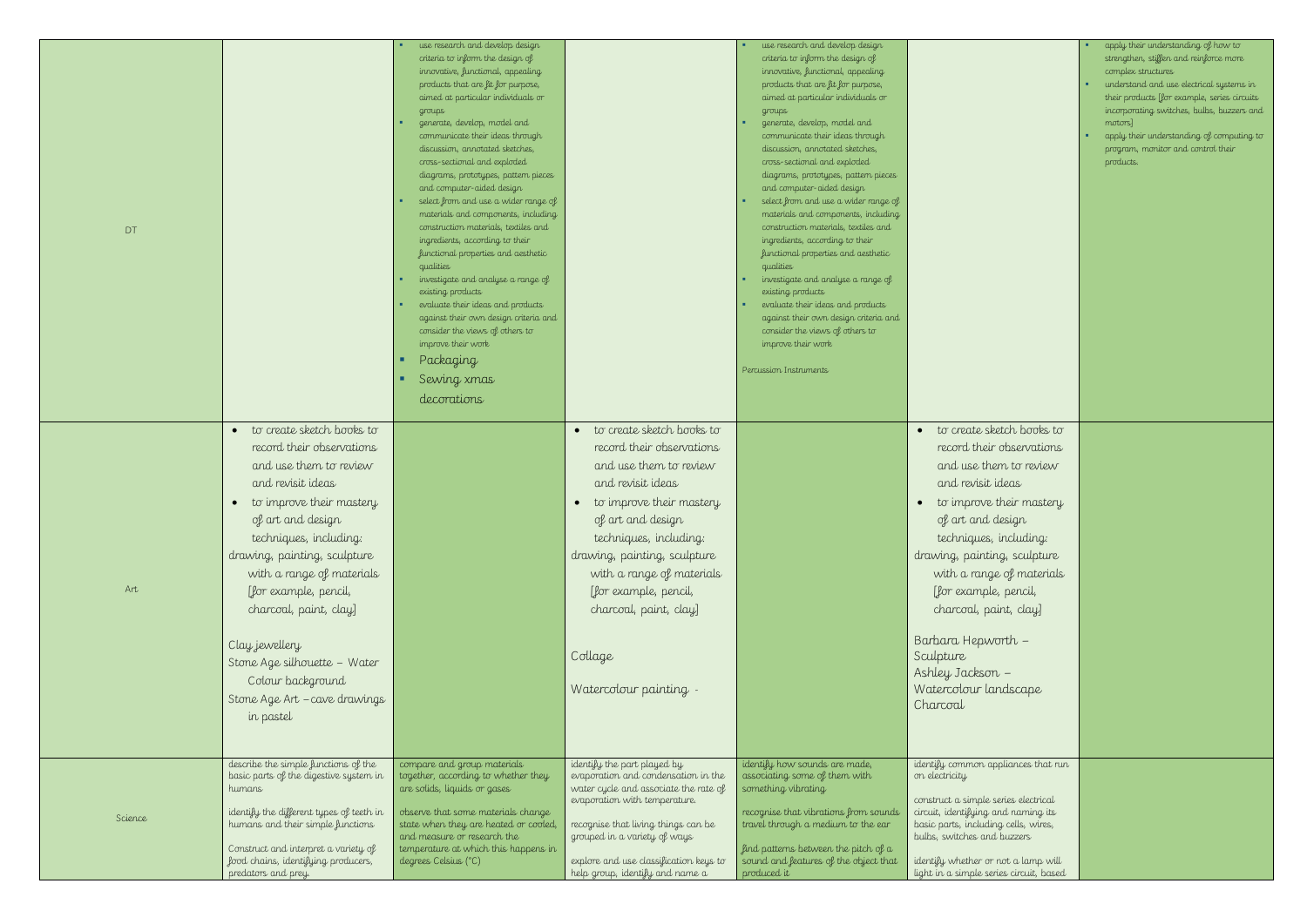| on whether or not the lamp is part of<br>a complete loop with a battery                                                                                                                                                                                                                                                                                                                                                                                                                                          |                                                                                                                                                                                                                                                                                                                                                                                                                                                                                                                                                                                                                                                                                              |
|------------------------------------------------------------------------------------------------------------------------------------------------------------------------------------------------------------------------------------------------------------------------------------------------------------------------------------------------------------------------------------------------------------------------------------------------------------------------------------------------------------------|----------------------------------------------------------------------------------------------------------------------------------------------------------------------------------------------------------------------------------------------------------------------------------------------------------------------------------------------------------------------------------------------------------------------------------------------------------------------------------------------------------------------------------------------------------------------------------------------------------------------------------------------------------------------------------------------|
| recognise that a switch opens and<br>closes a circuit and associate this<br>with whether or not a lamp lights in<br>a simple series circuit                                                                                                                                                                                                                                                                                                                                                                      |                                                                                                                                                                                                                                                                                                                                                                                                                                                                                                                                                                                                                                                                                              |
| recognise some common conductors<br>and insulators, and associate metals<br>with being good conductors.                                                                                                                                                                                                                                                                                                                                                                                                          |                                                                                                                                                                                                                                                                                                                                                                                                                                                                                                                                                                                                                                                                                              |
| Testing circuits- materials for switch                                                                                                                                                                                                                                                                                                                                                                                                                                                                           |                                                                                                                                                                                                                                                                                                                                                                                                                                                                                                                                                                                                                                                                                              |
| Investigating weather                                                                                                                                                                                                                                                                                                                                                                                                                                                                                            | <b>HTML</b>                                                                                                                                                                                                                                                                                                                                                                                                                                                                                                                                                                                                                                                                                  |
| Select, use and combine a variety<br>of software (including internet<br>services) on a range of digital<br>devices to design and create a<br>range of programs, systems and<br>content that accomplish given<br>goals, including collecting,<br>analysing, evaluating and<br>presenting data and information<br>Use technology safely,<br>respectfully and responsibly;<br>recognise<br>acceptable/unacceptable<br>behaviour; identify a range of<br>ways to report concerns about<br>content and contact        | Design, write and debug programs<br>that accomplish specific goals,<br>including controlling or simulating<br>physical systems; solve problems by<br>decomposing them into smaller parts<br>Select, use and combine a variety of<br>software (including internet services)<br>on a range of digital devices to design<br>and create a range of programs,<br>systems and content that accomplish<br>given goals, including collecting,<br>analysing, evaluating and presenting<br>data and information<br>Use technology safely, respectfully and<br>responsibly; recognise<br>acceptable/unacceptable behaviour;<br>identify a range of ways to report<br>concerns about content and contact |
| Identity and Belonging<br>To understand how drama is used<br>To reinforce important teachings and stories in religions.<br>To consider the ways in which we express our identity.<br>To consider differences between the beliefs of different groups and<br>communities, and how we can show tolerance and understanding.<br>To explore ways in which a sense of belonging is shaped by our<br>relationships and environment.<br>To consider some of the responsibilities of belonging to a global<br>community. | To consider the importance of sharing in our global community.                                                                                                                                                                                                                                                                                                                                                                                                                                                                                                                                                                                                                               |
| Stop                                                                                                                                                                                                                                                                                                                                                                                                                                                                                                             | Reflect, Rewind and Replay                                                                                                                                                                                                                                                                                                                                                                                                                                                                                                                                                                                                                                                                   |
| Pugneu control and expression                                                                                                                                                                                                                                                                                                                                                                                                                                                                                    |                                                                                                                                                                                                                                                                                                                                                                                                                                                                                                                                                                                                                                                                                              |

|                       |                                                                                                                                                                                                                                                                                                                                           |                                                                                                                                                                                                                                                                                                                                                                                                                                                                                                                                                                                                                         | variety of living things in their local<br>and wider environment<br>recognise that environments can<br>change and that this can sometimes<br>pose dangers to living things.                                              | find patterns between the volume of a<br>sound and the strength of the<br>vibrations that produced it<br>recognise that sounds get fainter as<br>the distance from the sound source<br>increases.                                                                                                                                                                                                                                                                                                   | on whether or not the lamp is part of<br>a complete loop with a battery<br>recognise that a switch opens and<br>closes a circuit and associate this<br>with whether or not a lamp lights in<br>a simple series circuit<br>recognise some common conductors<br>and insulators, and associate metals<br>with being good conductors.                                                                                                                                                                                                  |                                                                                                                                                                                                                                                                                                                                                                                                                                                                                                                                                           |  |
|-----------------------|-------------------------------------------------------------------------------------------------------------------------------------------------------------------------------------------------------------------------------------------------------------------------------------------------------------------------------------------|-------------------------------------------------------------------------------------------------------------------------------------------------------------------------------------------------------------------------------------------------------------------------------------------------------------------------------------------------------------------------------------------------------------------------------------------------------------------------------------------------------------------------------------------------------------------------------------------------------------------------|--------------------------------------------------------------------------------------------------------------------------------------------------------------------------------------------------------------------------|-----------------------------------------------------------------------------------------------------------------------------------------------------------------------------------------------------------------------------------------------------------------------------------------------------------------------------------------------------------------------------------------------------------------------------------------------------------------------------------------------------|------------------------------------------------------------------------------------------------------------------------------------------------------------------------------------------------------------------------------------------------------------------------------------------------------------------------------------------------------------------------------------------------------------------------------------------------------------------------------------------------------------------------------------|-----------------------------------------------------------------------------------------------------------------------------------------------------------------------------------------------------------------------------------------------------------------------------------------------------------------------------------------------------------------------------------------------------------------------------------------------------------------------------------------------------------------------------------------------------------|--|
| Science Investigation | Testing drinks on teeth.                                                                                                                                                                                                                                                                                                                  | .Changing materials by heating-<br>record different temperatures/times<br>for whit/milk/dark chocolate                                                                                                                                                                                                                                                                                                                                                                                                                                                                                                                  | Evaporation-different temperatures<br>Record living things in environment-<br>Record changes through year                                                                                                                | Sound travelling through different<br>materials/distance                                                                                                                                                                                                                                                                                                                                                                                                                                            | Testing circuits- materials for switch                                                                                                                                                                                                                                                                                                                                                                                                                                                                                             |                                                                                                                                                                                                                                                                                                                                                                                                                                                                                                                                                           |  |
| Computing             | Networks and the internet<br>Select, use and combine a variety<br>of software (including internet<br>services) on a range of digital<br>devices to design and create a<br>range of programs, systems and<br>content that accomplish given<br>goals, including collecting,<br>analysing, evaluating and<br>presenting data and information | Comparison card<br>Select, use and combine a variety<br>of software (including internet<br>services) on a range of digital<br>devices to design and create a<br>range of programs, systems and<br>content that accomplish given<br>goals, including collecting,<br>analysing, evaluating and<br>presenting data and information                                                                                                                                                                                                                                                                                         | Journey inside a computer<br>Design, write and debug<br>programs that accomplish specific<br>goals, including controlling or<br>simulating physical systems;<br>solve problems by decomposing<br>them into smaller parts | Collaborative learning<br>Select, use and combine a variety<br>of software (including internet<br>services) on a range of digital<br>devices to design and create a<br>range of programs, systems and<br>content that accomplish given<br>goals, including collecting,<br>analysing, evaluating and<br>presenting data and information                                                                                                                                                              | Investigating weather<br>Select, use and combine a variety<br>of software (including internet<br>services) on a range of digital<br>devices to design and create a<br>range of programs, systems and<br>content that accomplish given<br>goals, including collecting,<br>analysing, evaluating and<br>presenting data and information<br>Use technology safely,<br>respectfully and responsibly;<br>recognise<br>acceptable/unacceptable<br>behaviour; identify a range of<br>ways to report concerns about<br>content and contact | <b>HTML</b><br>Design, write and debug<br>that accomplish specific<br>including controlling or<br>physical systems; solve<br>decomposing them into<br>Select, use and combine<br>software (including inter<br>on a range of digital des<br>and create a range of pr<br>systems and content tho<br>given goals, including a<br>analysing, evaluating ar<br>data and information<br>Use technology safely, n<br>responsibly; recognise<br>acceptable/unacceptable<br>identify a range of ways<br>concerns about content                                     |  |
| <b>RE</b>             | Islamic Rites of Passage                                                                                                                                                                                                                                                                                                                  | To understand what Islam is and what the five pillars are.<br>To explore Muslim birth ceremonies and naming days.<br>To find out about the Islamic marriage ceremony.<br>To find out about Muslim funeral ceremonies.<br>To understand the importance of the Hajj for a Muslim person.                                                                                                                                                                                                                                                                                                                                  |                                                                                                                                                                                                                          | Why is Easter important?<br>To learn about the events of Palm Sunday.<br>To learn about the significance of the Last Supper.<br>To learn about the events that led up to Jesus being arrested.<br>To find out about the events and emotions surrounding the crucifixion<br>of Jesus.<br>To find out about the events of the resurrection and to explore<br>Christian beliefs in life after death.<br>To learn about the meaning of 'Messiah' for Jesus and to summarise<br>the events of Holy Week. |                                                                                                                                                                                                                                                                                                                                                                                                                                                                                                                                    | Identity and Belonging<br>To understand how drama is used<br>To reinforce important teachings and stories in religions.<br>To consider the ways in which we express our identity.<br>To consider differences between the beliefs of different groups<br>communities, and how we can show tolerance and understa<br>To explore ways in which a sense of belonging is shaped by<br>relationships and environment.<br>To consider some of the responsibilities of belonging to a glo<br>community.<br>To consider the importance of sharing in our global co |  |
| Music                 | Mamma Mia                                                                                                                                                                                                                                                                                                                                 | Glockenspiel stage 2                                                                                                                                                                                                                                                                                                                                                                                                                                                                                                                                                                                                    | Blackbird                                                                                                                                                                                                                | Lean On Me                                                                                                                                                                                                                                                                                                                                                                                                                                                                                          | Stop                                                                                                                                                                                                                                                                                                                                                                                                                                                                                                                               | Reflect, Rewind and Replay                                                                                                                                                                                                                                                                                                                                                                                                                                                                                                                                |  |
|                       |                                                                                                                                                                                                                                                                                                                                           | Play and perform in solo and ensemble contexts, using their voices and playing musical instruments with increasing accuracy, fluency, control and expression<br>Improvise and compose music for a range of purposes using the inter-related dimensions of music<br>Listen with attention to detail and recall sounds with increasing aural memory<br>Use and understand staff and other musical notations<br>Appreciate and understand a wide range of high-quality live and recorded music drawn from different traditions and from great composers and musicians<br>Develop an understanding of the history of music. |                                                                                                                                                                                                                          |                                                                                                                                                                                                                                                                                                                                                                                                                                                                                                     |                                                                                                                                                                                                                                                                                                                                                                                                                                                                                                                                    |                                                                                                                                                                                                                                                                                                                                                                                                                                                                                                                                                           |  |